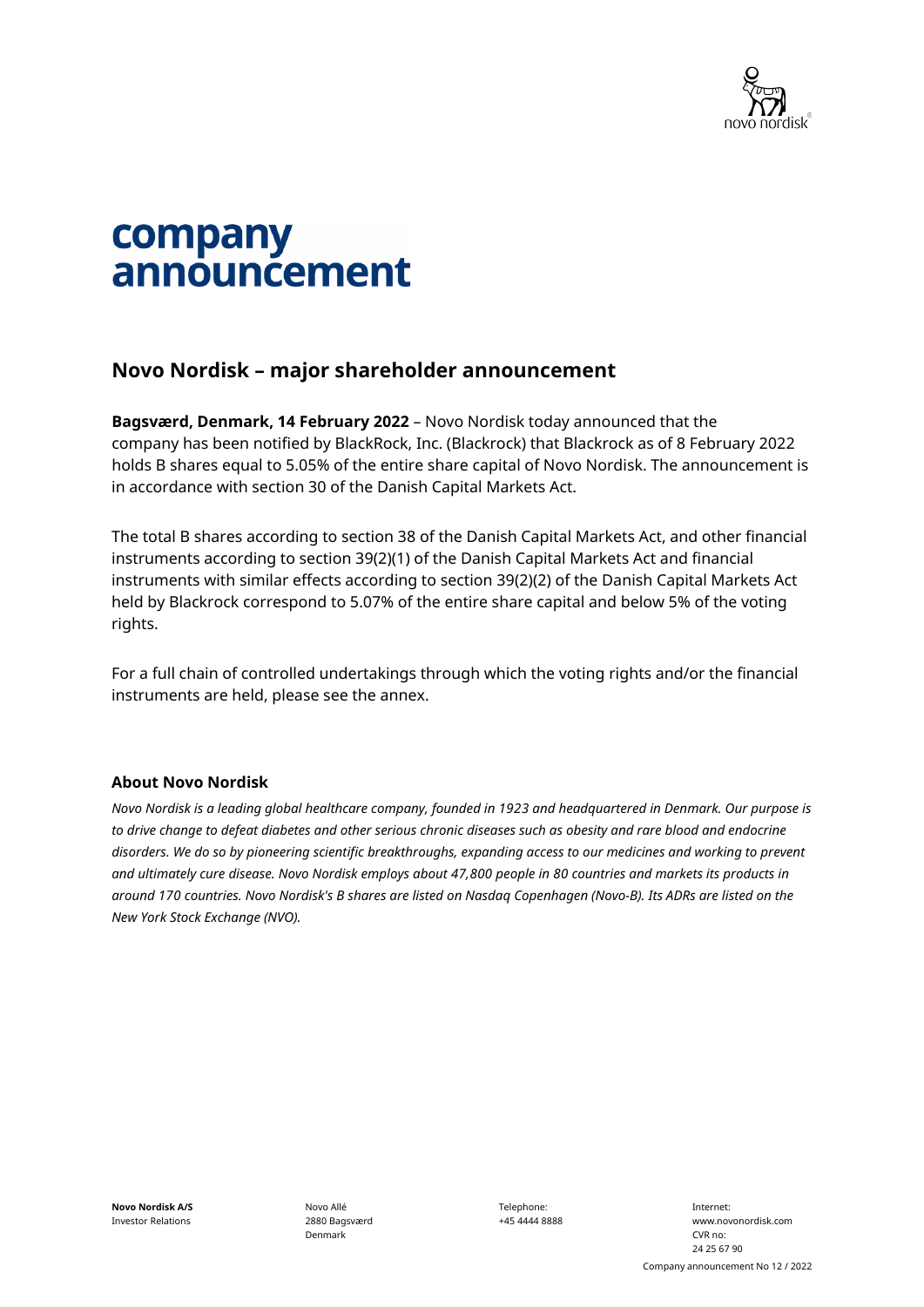#### **Further information**

| Media:<br>Martin Havtorn Petersen<br>Michael Bachner (US) | +45 3075 5246<br>+1 609 664 7308 | mhpz@novonordisk.com<br>mzyb@novonordisk.com |
|-----------------------------------------------------------|----------------------------------|----------------------------------------------|
| Investors:                                                |                                  |                                              |
| Daniel Muusmann Bohsen                                    | +45 3075 2175                    | dabo@novonordisk.com                         |
| Ann Søndermølle Rendbæk                                   | +45 3075 2253                    | arnd@novonordisk.com                         |
| David Heiberg Landsted                                    | +45 3077 6915                    | dhel@novonordisk.com                         |
| Jacob Martin Wiborg Rode<br>Mark Joseph Root (US)         | +45 3075 5956<br>+1 848 213 3219 | jrde@novonordisk.com<br>mjhr@novonordisk.com |

**Novo Nordisk A/S** Investor Relations

Novo Allé 2880 Bagsværd Denmark

Telephone: +45 4444 8888

Internet: www.novonordisk.com CVR no: 24 25 67 90 Company announcement No 12 / 2022